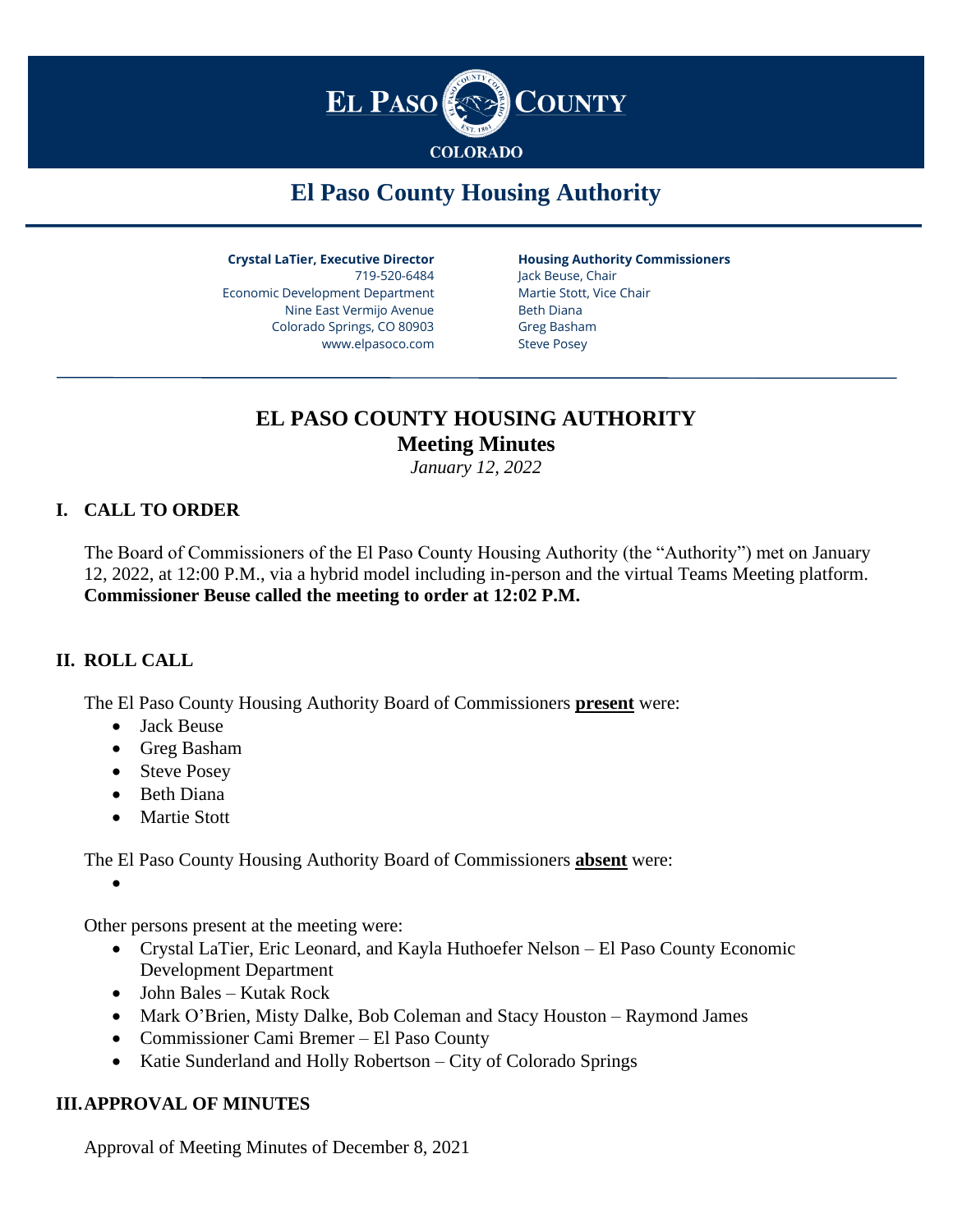• *Commissioner Posey moved approval of the minutes from December 8, 2021, and, upon a second by Commissioner Diana, the motion passed unanimously.* 

## **IV.FINANCIAL ITEMS**

#### **A. Housing Trust Fund Commitments**

Ms. LaTier provided an update on the Housing Trust Fund commitments. As of December 31, 2021, the Authority's Housing Trust Fund cumulative balance is approximately \$4,822,470 with outstanding commitments of \$1,600,000, leaving an available balance of \$1,421,670 for future funding requests if a \$1.8M corpus is maintained. The outstanding conditional loan commitment is currently Commonwealth DC's Village at Solid Rock for \$300,000, Volunteers of America's Paloma Gardens for \$500,000, Artspace Projects' Artspace for \$300,000, and GRP Properties' Bentley Commons for \$500,000.

#### **B. Turnkey Plus Program Update**

Mr. Leonard provided an update on the Turnkey Plus Program for November. Four (4) second mortgages were provided through the Turnkey Plus Program totaling \$55,039 in assistance. Two (2) second mortgages were also sold with a total of \$30,223 coming back to the program at a profit return rate of 0.816%. There were 8 payoffs received in December totaling \$105,115. This brings the estimated Turnkey income for December to \$80,300 and an estimated year-to-date income of \$787,932.

#### **V. SUNSHINE LAW CONFIRMATION**

On an annual basis, the Housing Authority votes to continue to use the Sunshine Law agenda suite as the location for Housing Authority agendas and public notices. They also vote to continue to use El Paso County's Economic Development Department as the custodian of meeting minutes, posting and retaining all meeting minutes for the Housing Authority.

• *Commissioner Stott moved approval of continuing to post Housing Authority agendas and public notices at https;//www.agendasuite.org/iip/elpaso and to continue to use El Paso County's Economic Development Department as the custodian and retainer of the Housing Authority's meeting minutes, and, upon a second by Commissioner Basham, the motion passed unanimously.* 

## **VI.EPCHA TO EPC ADMINISTRATION FEE**

El Paso County Housing Authority is staffed and operated by El Paso County employees. This includes staff from the El Paso County Economic Development Department, the El Paso County Finance Department and the El Paso County Legal Department. To defray the cost to the county for the services that they provide to the Housing Authority, EPCHA pays El Paso County a fee on a quarterly basis. At the beginning of most years, that annual fee amount is updated to reflect salary increases and other cost increases. For 2022, the annual administration fee was increased by about 4.1%, from \$87,733 (\$21,933.25 quarterly) to \$91,303 (\$22,825.75). This works out to an increase of \$3,570 a year or \$892.50 quarterly. The 4.1% increase comes from a 3.5% COLA and a 0.6% increase to county benefits costs.

Discussion was had about the transparency of this number and the Housing Authority Board stated that they would like to further understand what County resources are being utilized by the Housing Authority.

• *Commissioner Diana moved approval of a \$3,570 annual increase to the EPCHA administration fee paid to El Paso County on a quarterly basis for the use of their staff, and, upon a second by Commissioner Basham, the motion passed unanimously.* 

#### **VII. RAYMOND JAMES TURNKEY UPDATE**